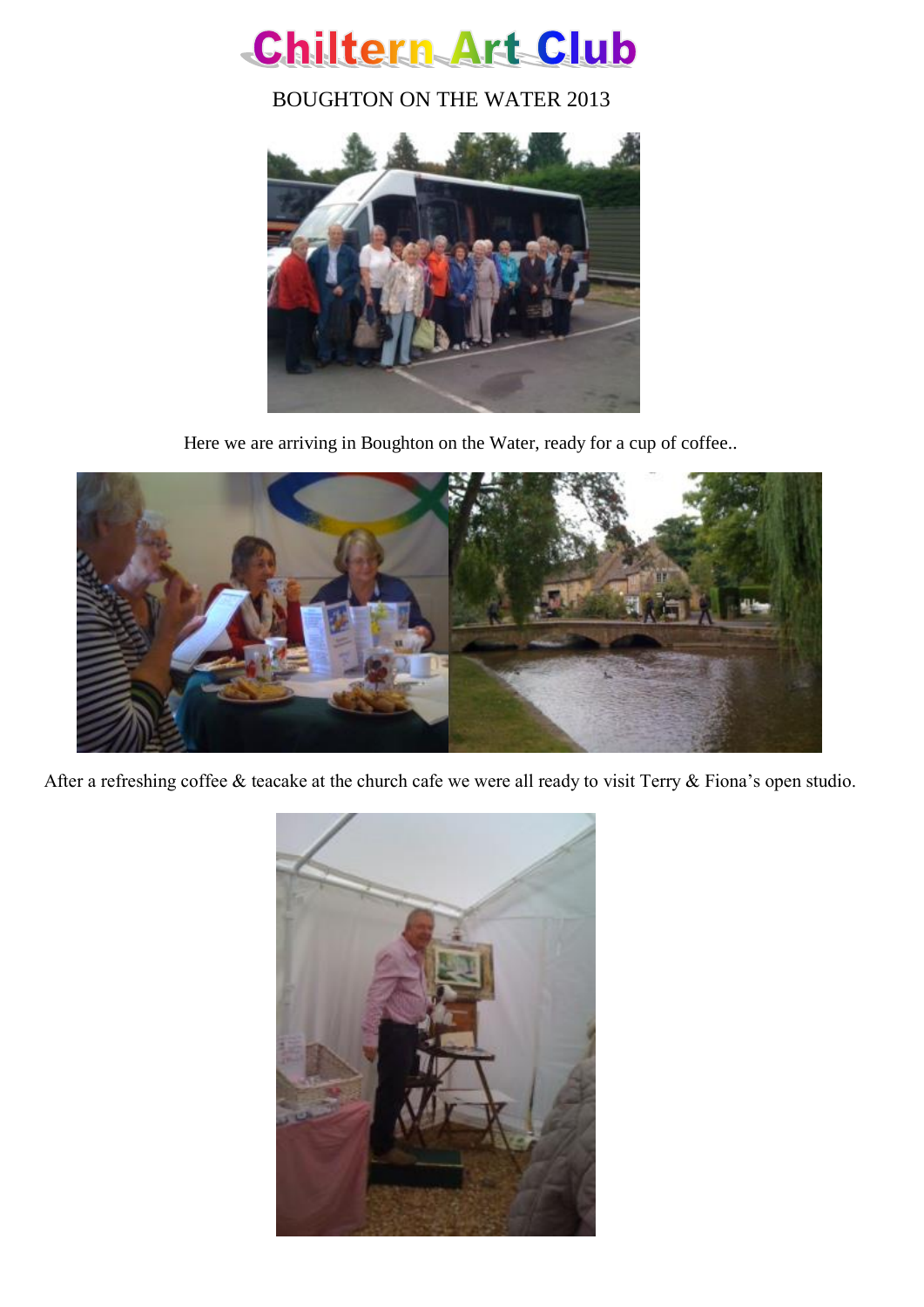When we arrived at the studio Terry demonstrated a watercolour of a bluebell woods and eagerly showed us his new acquisition of a "Snoopy" hairdryer too!



Fiona explained the importance of planning a painting, to study your chosen subject and decide how you will translate a photo into a painting. This ensures you have all the necessary equipment & materials to hand. Her subject was of boats on a beach which meant she had to use masking fluid across her sketch to retain the light, as she wanted to use dark watercolours to contrast.





To create a dark background Fiona had to add layers of wet in wet washes. Some special paints by Daniel Smith were also used, creating textural effects, some changed colour when dry, some which were called Interference Colours changed existing wet colours when dropped in, others shimmered and added lights. We left the studio to have our lunch to enable the washes to dry before returning to watch Fiona remove the masking fluid and complete her painting..